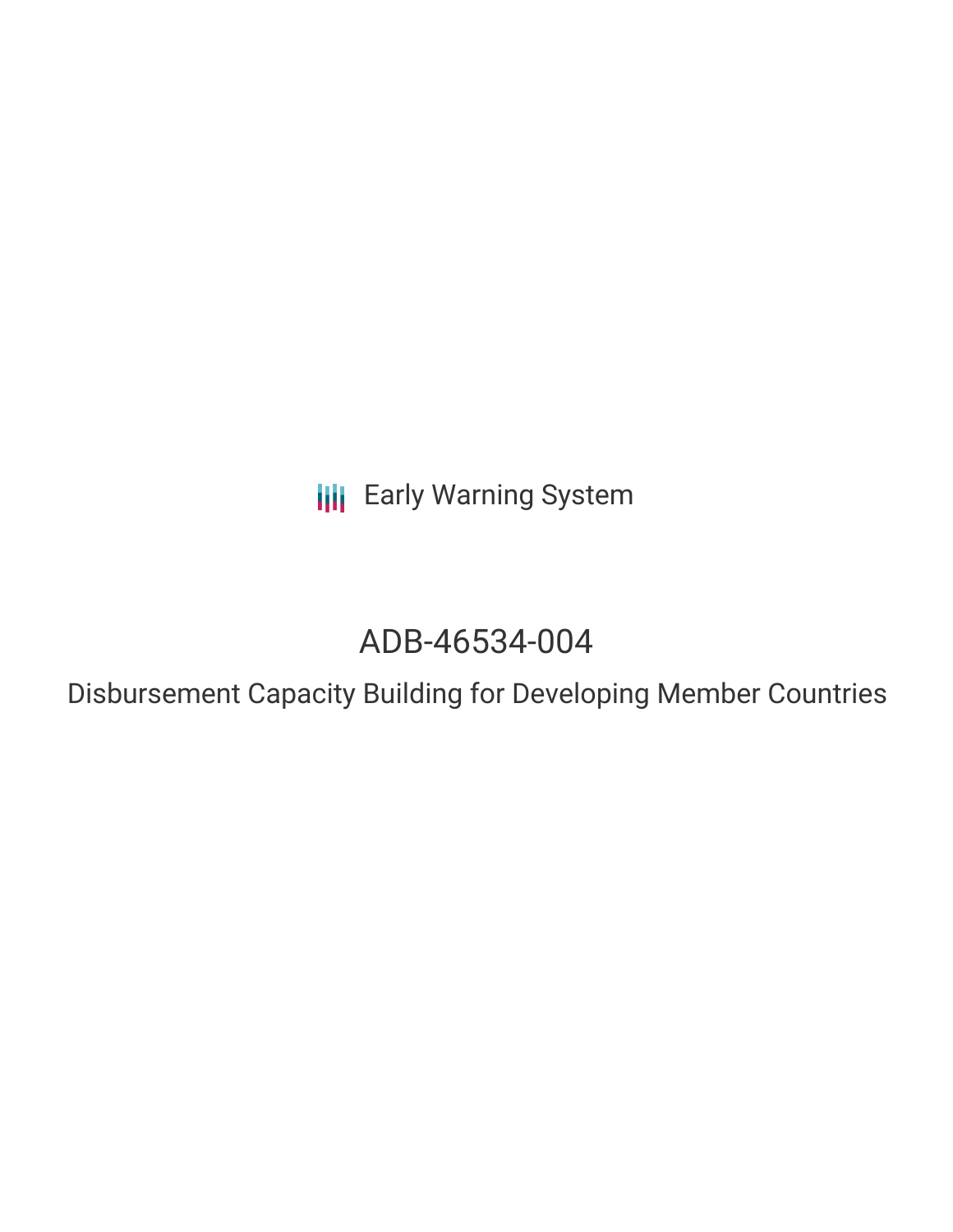

# **Quick Facts**

| <b>Financial Institutions</b>  | Asian Development Bank (ADB)              |
|--------------------------------|-------------------------------------------|
| <b>Status</b>                  | Active                                    |
| <b>Bank Risk Rating</b>        | U                                         |
| <b>Borrower</b>                | Regional                                  |
| <b>Sectors</b>                 | Law and Government, Technical Cooperation |
| <b>Investment Type(s)</b>      | Fund                                      |
| <b>Investment Amount (USD)</b> | \$4.72 million                            |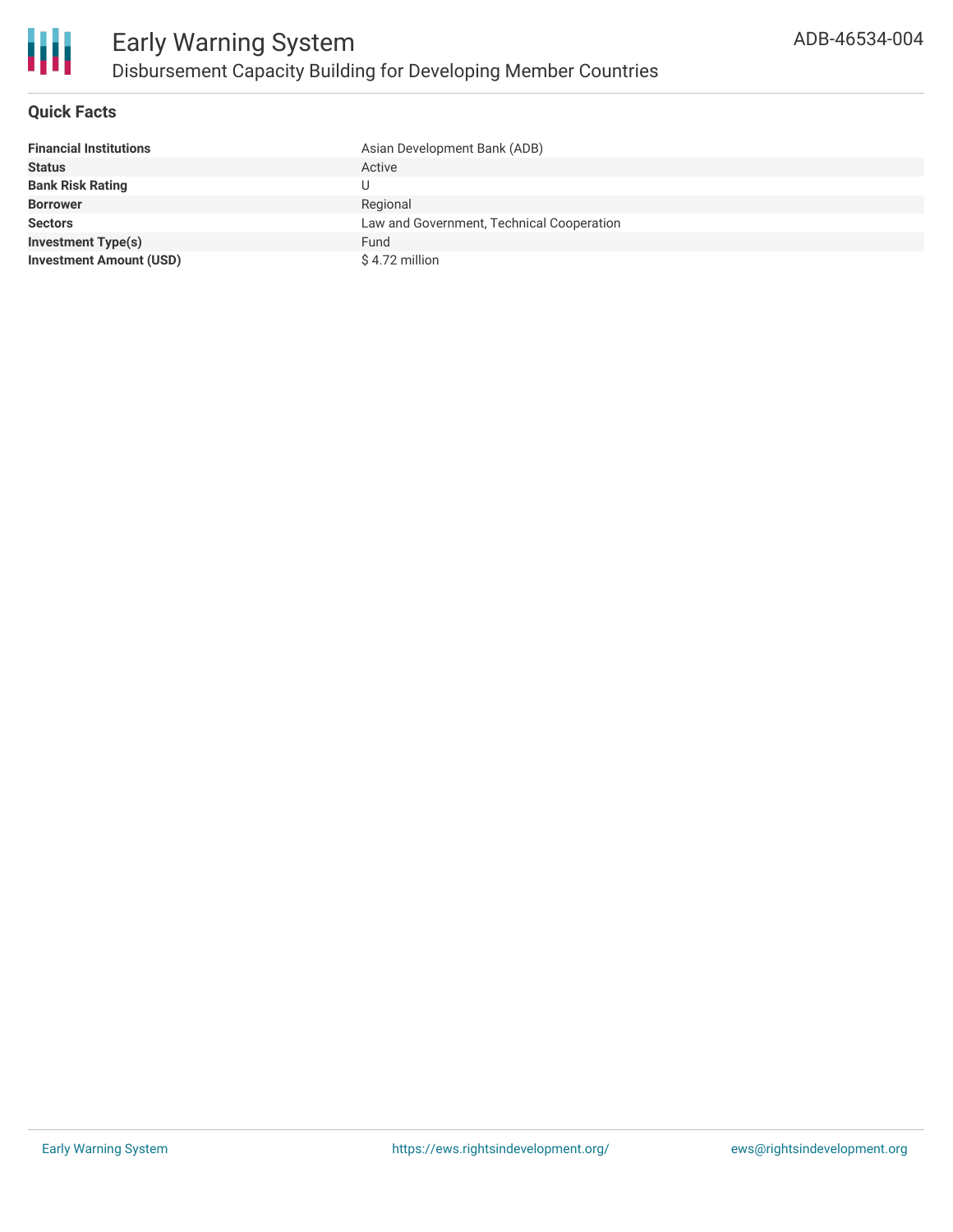

# **Project Description**

According to the bank's website, "This TA will finance our capacity building initiatives for disbursement. It will also support the rollout of our Client Portal for Disbursements (CPD) to the Borrower for the remaining 27 implementing agencies who have not yet used the system and the new CPD module, Beneficiary Registration Facility (BRF). CPD continues to be a vital platform for effective and efficient disbursement operations for the DMCs. The platform provides for faster and quality submission of the withdrawal application from the DMCs.

The expected output is completed disbursement seminars, workshops and trainings and rollouts of CPD inclusive of the BRF [and TA Client Portal (TACP), if needed]. The seminars, workshops and briefings will cover the following topics:

- (i) Loan products and features;
- (ii) Disbursement policies, procedures and practices;
- (iii) Problems, constraints and solutions on loan disbursement;
- (iv) Country and project specific case-studies and group discussion;
- (v) Preparation, submission and monitoring of loan withdrawal application (if needed TA claims);
- (vi) ADB's websites relating to disbursement; and
- (vii) Client Portal for Disbursements System including Beneficiary Registration Facility (if needed TA Client Portal [TACP]"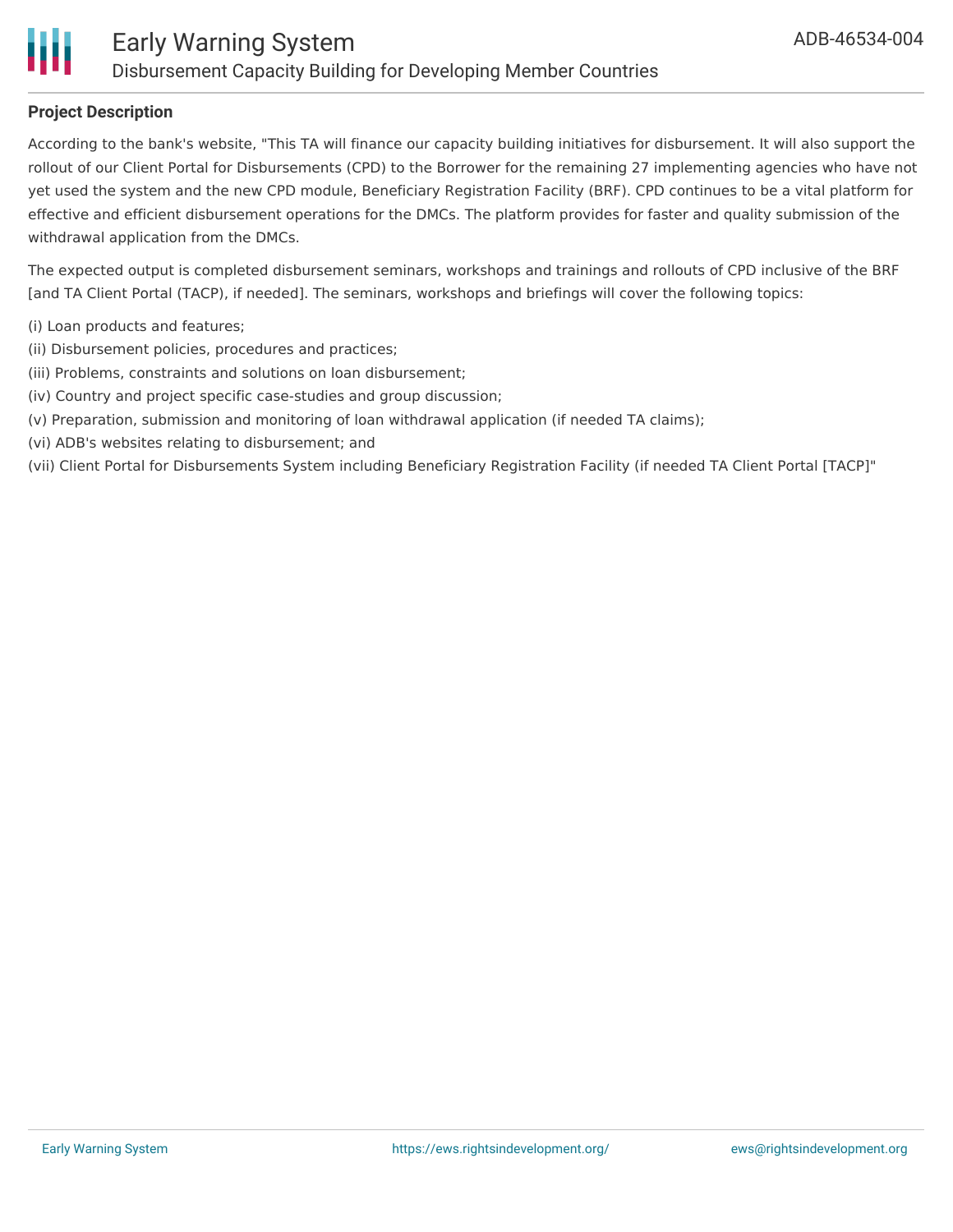

# **Investment Description**

Asian Development Bank (ADB)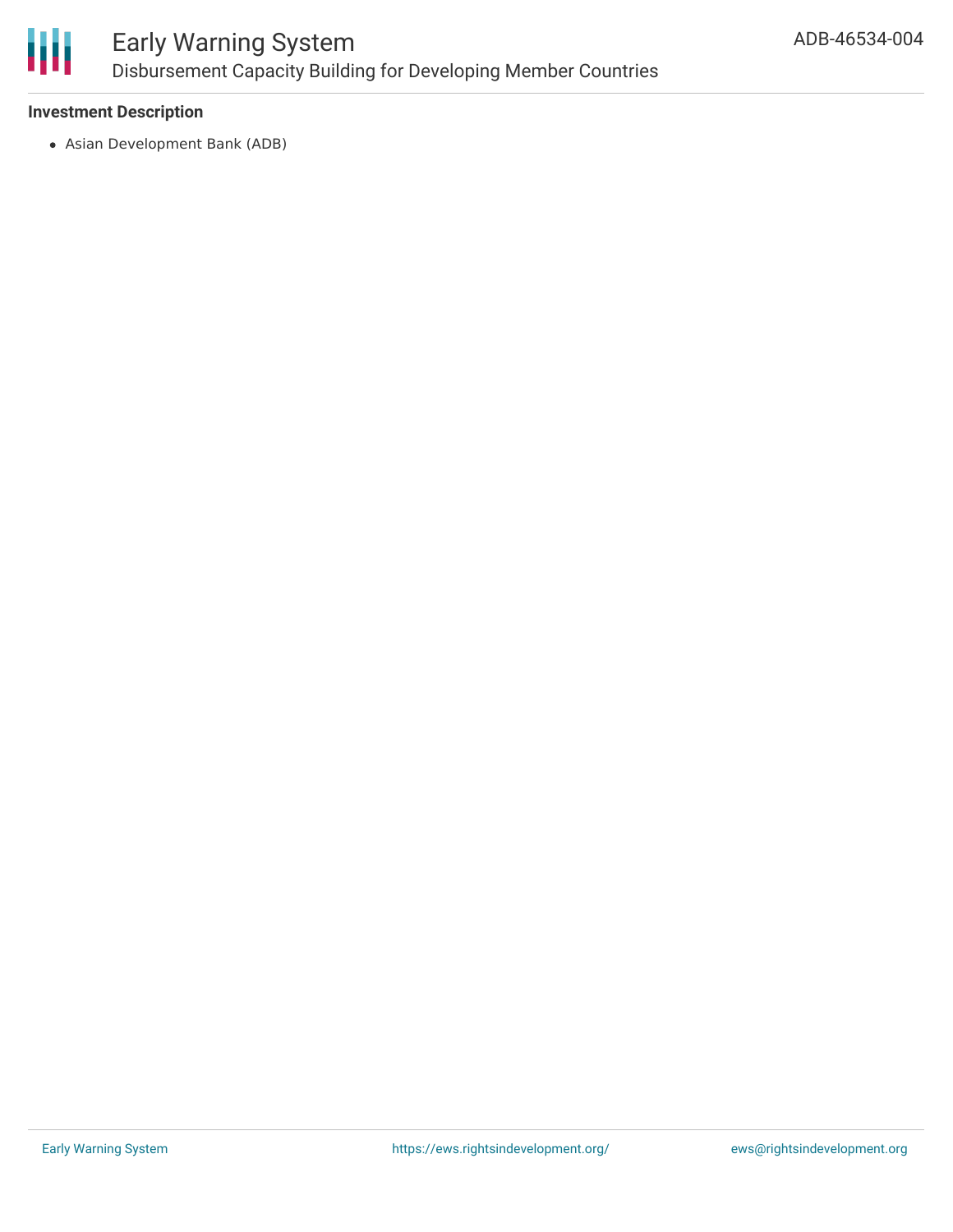

# **Contact Information**

Responsible ADB Officer Park, Hyun Chol Responsible ADB Department Controller's Department Responsible ADB Division Loan Administration Division Executing Agencies Asian Development Bank 6 ADB Avenue, Mandaluyong City 1550, Philippines

#### ACCESS TO INFORMATION

You can submit an information request for project information at: https://www.adb.org/forms/request-information-form

ADB has a two-stage appeals process for requesters who believe that ADB has denied their request for information in violation of its Access to Information Policy. You can learn more about filing an appeal at: https://www.adb.org/site/disclosure/appeals

#### ACCOUNTABILITY MECHANISM OF ADB

The Accountability Mechanism is an independent complaint mechanism and fact-finding body for people who believe they are likely to be, or have been, adversely affected by an Asian Development Bank-financed project. If you submit a complaint to the Accountability Mechanism, they may investigate to assess whether the Asian Development Bank is following its own policies and procedures for preventing harm to people or the environment. You can learn more about the Accountability Mechanism and how to file a complaint at: http://www.adb.org/site/accountability-mechanism/main.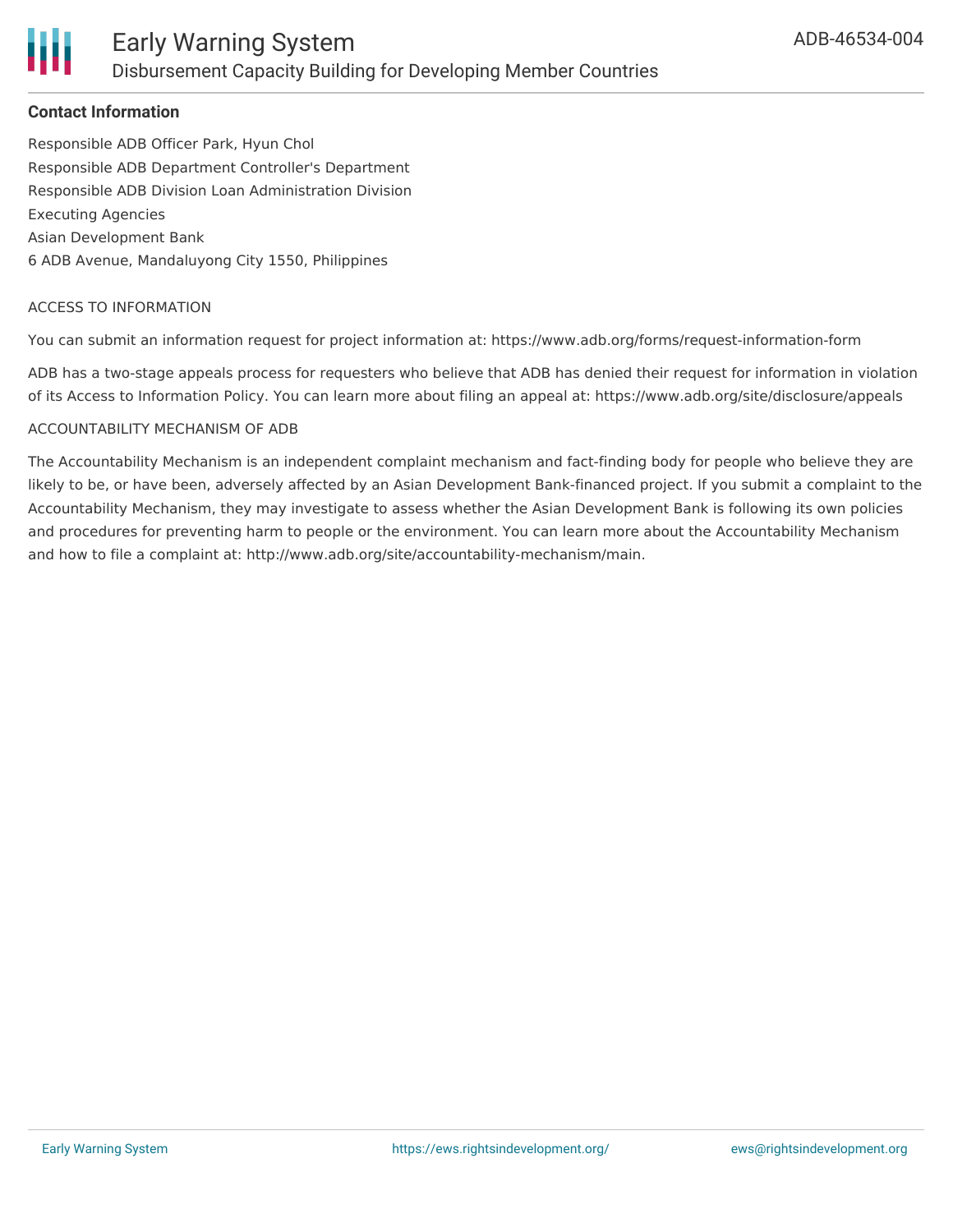

# Early Warning System Disbursement Capacity Building for Developing Member Countries

### **Bank Documents**

• Project [Disclosure](https://ewsdata.rightsindevelopment.org/files/documents/04/ADB-46534-004.pdf) PDF [\[Original](https://www.adb.org/printpdf/projects/46534-004/main) Source]